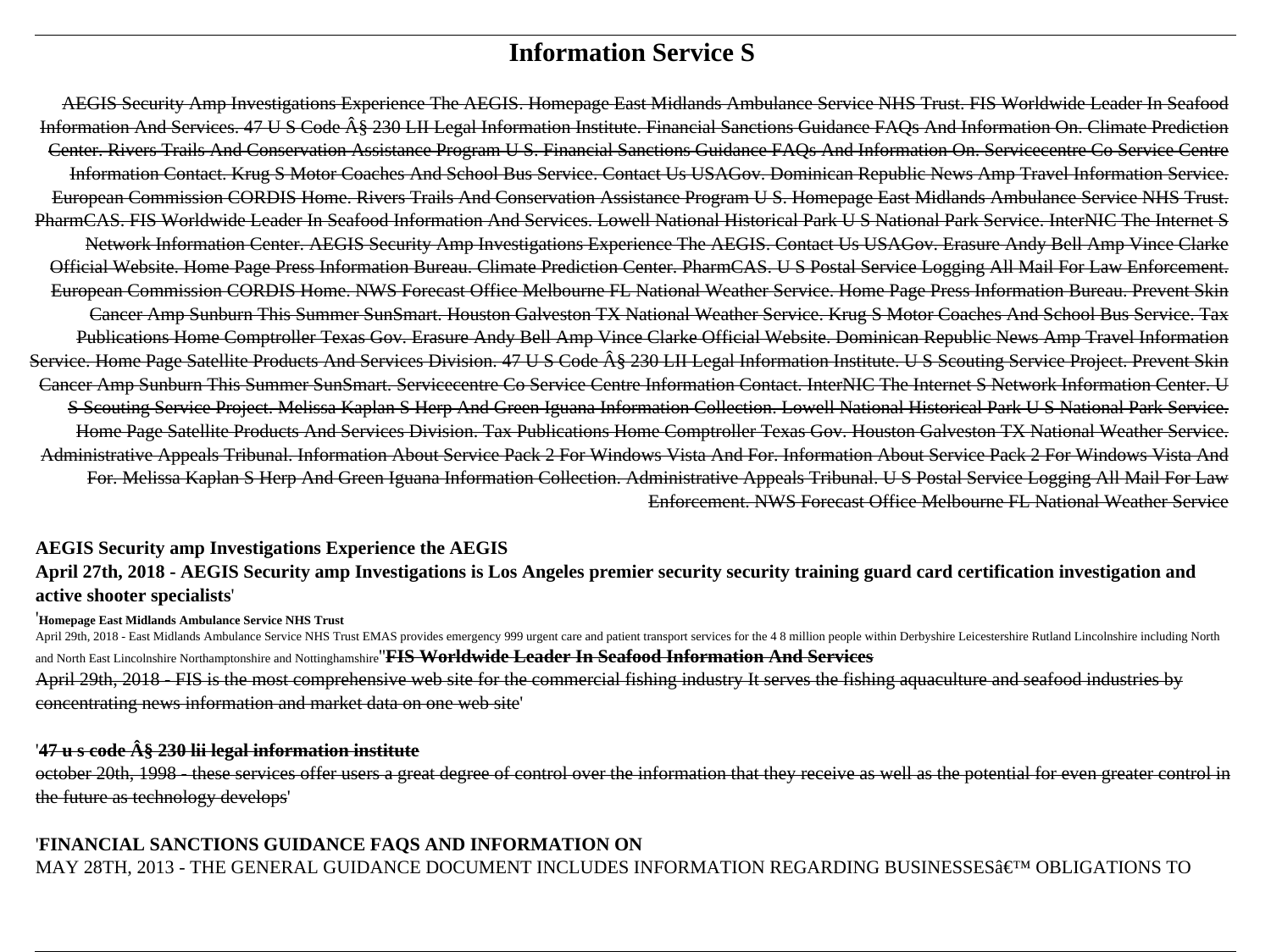### FINANCIAL SANCTIONS POLICY OFSI'S PROCESSES FOR LICENCE APPLICATIONS AND BREACH REPORTS"<sub>CLIMATE PREDICTION CENTER</sub>

APRIL 26TH, 2018 - THE STARTING POINT FOR THE CLIMATE PREDICTION CENTER THE HOME OF THE OFFICIAL U S CLIMATE OUTLOOKS POPULAR PRODUCTS EL NINO LA NINA ADVISORIES U S

#### HAZARDS ASSESSMENT AND DROUGHT ASSESSMENT'

#### '**Rivers Trails And Conservation Assistance Program U S**

March 29th, 2018 - Have An Idea For A Trail River Or Park In Your Community The National Park Service Can Help The National Park Service Rivers Trails And Conservation Assistance Program Supports Community Led Natural Resource Conservation And Outdoor Recreation Projects Across The Nation Our National Network'

#### '**Financial sanctions guidance FAQs and information on**

May 28th, 2013 - The general guidance document includes information regarding businesses  $\hat{\epsilon}^{TM}$  obligations to financial sanctions policy OFSI $\hat{\alpha} \epsilon^{TM}$ s processes for licence applications and breach reports'

### '**SERVICECENTRE CO SERVICE CENTRE INFORMATION CONTACT**

APRIL 29TH, 2018 - SERVICECENTRE CO SERVICE CENTRE CENTER CONTACT DETAILS REVIEW PHONE NUMBER TIMINGS DAYS LANDMARK EMAIL TOLL FREE CUSTOMER CARE MAP''**KRUG S MOTOR COACHES AND SCHOOL BUS SERVICE** APRIL 29TH, 2018 - KRUG S OFFERING THE BEST IN MOTOR COACH TOURS AMP CHARTERS TOWING AND SCHOOL BUS SERVICE 715 748 3194 800 472 2338 MEDFORD WISCONSIN'

#### '**contact us usagov**

april 30th, 2018 - the gov means it s official federal government websites often end in gov or mil before sharing sensitive information make sure you re on a federal government site'

#### '**dominican republic news amp travel information service**

april 30th, 2018 - the dominican republic s most up to date source for news and travel information''**European Commission CORDIS Home**

April 30th, 2018 - New web Magazine New weapons in the war against malaria Issue 71 APRIL 2018''**Rivers Trails and Conservation Assistance Program U S** March 29th, 2018 - Have an idea for a trail river or park in your community The National Park Service can help The National Park Service Rivers Trails and Conservation Assistance program supports community led natural resource conservation and outdoor recreation projects across the nation Our national network'

## '**HOMEPAGE EAST MIDLANDS AMBULANCE SERVICE NHS TRUST APRIL 29TH, 2018 - EAST MIDLANDS AMBULANCE SERVICE NHS TRUST EMAS PROVIDES EMERGENCY 999 URGENT CARE AND PATIENT TRANSPORT SERVICES FOR THE 4 8 MILLION PEOPLE WITHIN DERBYSHIRE LEICESTERSHIRE RUTLAND LINCOLNSHIRE INCLUDING NORTH AND NORTH EAST LINCOLNSHIRE NORTHAMPTONSHIRE AND NOTTINGHAMSHIRE**''**PHARMCAS** APRIL 29TH, 2018 - THE AMERICAN ASSOCIATION OF COLLEGES OF PHARMACY AACP IS PLEASED TO WELCOME YOU TO THE PHARMACY COLLEGE APPLICATION SERVICE PHARMCAS A CENTRALIZED

APPLICATION SERVICE FOR APPLICANTS APPLYING TO COLLEGES AND SCHOOLS OF PHARMACY'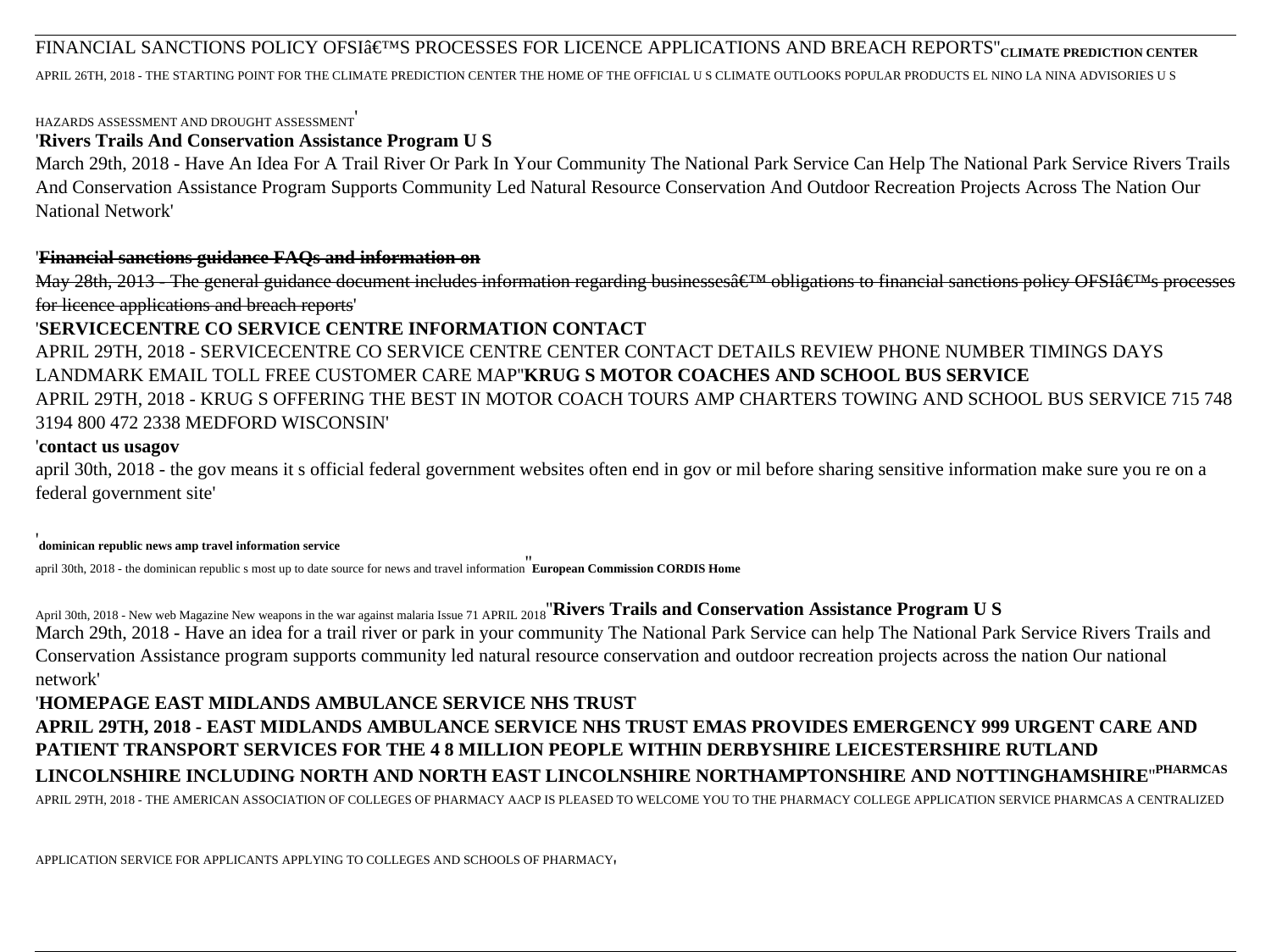### '**FIS Worldwide Leader In Seafood Information And Services**

**April 29th, 2018 - FIS is the most comprehensive web site for the commercial fishing industry It serves the fishing aquaculture and seafood industries by concentrating news information and market data on one web site**'

### '**lowell national historical park u s national park service**

april 22nd, 2018 - discover the continuing revolution lowell $\hat{a} \in \mathbb{N}$ s water powered textile mills catapulted the nation  $\hat{a} \in \mathbb{N}$  including immigrant families and early female factory workers  $\hat{a} \in \hat{a}$  into an uncertain new industrial era nearly 200 years later the changes that began here still reverberate in our shifting global'

### '*InterNIC The Internet s Network Information Center*

*April 28th, 2018 - InterNIC is a registered service mark of the U S Department of Commerce It is licensed to the Internet Corporation for Assigned Names and Numbers which operates this web site*'

#### '**AEGIS SECURITY AMP INVESTIGATIONS EXPERIENCE THE AEGIS**

APRIL 27TH, 2018 - AEGIS SECURITY AMP INVESTIGATIONS IS LOS ANGELES PREMIER SECURITY SECURITY TRAINING GUARD CARD CERTIFICATION INVESTIGATION AND ACTIVE SHOOTER SPECIALISTS''**Contact Us USAGov**

### **April 30th, 2018 - The Gov Means It S Official Federal Government Websites Often End In Gov Or Mil Before Sharing Sensitive Information Make Sure You Re On A Federal Government Site**'

### '**Erasure Andy Bell Amp Vince Clarke Official Website**

April 29th, 2018 - WHEN WILL ERASURE NEXT BE ON TOUR Erasure's WORLD BE GONE TOUR Will Be In The UK And Europe And South America In Spring 2018 And North America In The Summer Sign Up For The EMAIL NEWSLETTER For More Concert News'

#### '**HOME PAGE PRESS INFORMATION BUREAU**

APRIL 30TH, 2018 - THE PRIME MINISTER SHRI NARENDRA MODI AND THE PRESIDENT OF THE PEOPLE'S REPUBLIC OF CHINA MR XI JINPING TAKE A WALK TOGETHER ALONG THE EAST LAKE IN WUHAN CHINA''**climate prediction center**

april 26th, 2018 - the starting point for the climate prediction center the home of the official u s climate outlooks popular products el nino la nina advisories u s hazards assessment and drought assessment'

### '**PharmCAS**

April 29th, 2018 - The American Association of Colleges of Pharmacy AACP is pleased to welcome you to the Pharmacy College Application Service PharmCAS a centralized application service for applicants applying to colleges and schools of pharmacy'

### '**U S Postal Service Logging All Mail For Law Enforcement**

October 23rd, 2017 - A Postal Service Program Created After Anthrax Attacks Gathers Photos Of The Exterior Of Every Piece Of Paper Mail Processed In The Nation  $\hat{a} \in$ " About 160 Billion Pieces Last Year'

#### '*european commission cordis home*

*april 30th, 2018 - new web magazine new weapons in the war against malaria issue 71 april 2018*'

### '**NWS Forecast Office Melbourne FL National Weather Service**

**April 29th, 2018 - NOAA National Weather Service Melbourne FL US Dept of Commerce National Oceanic and Atmospheric Administration National Weather Service**'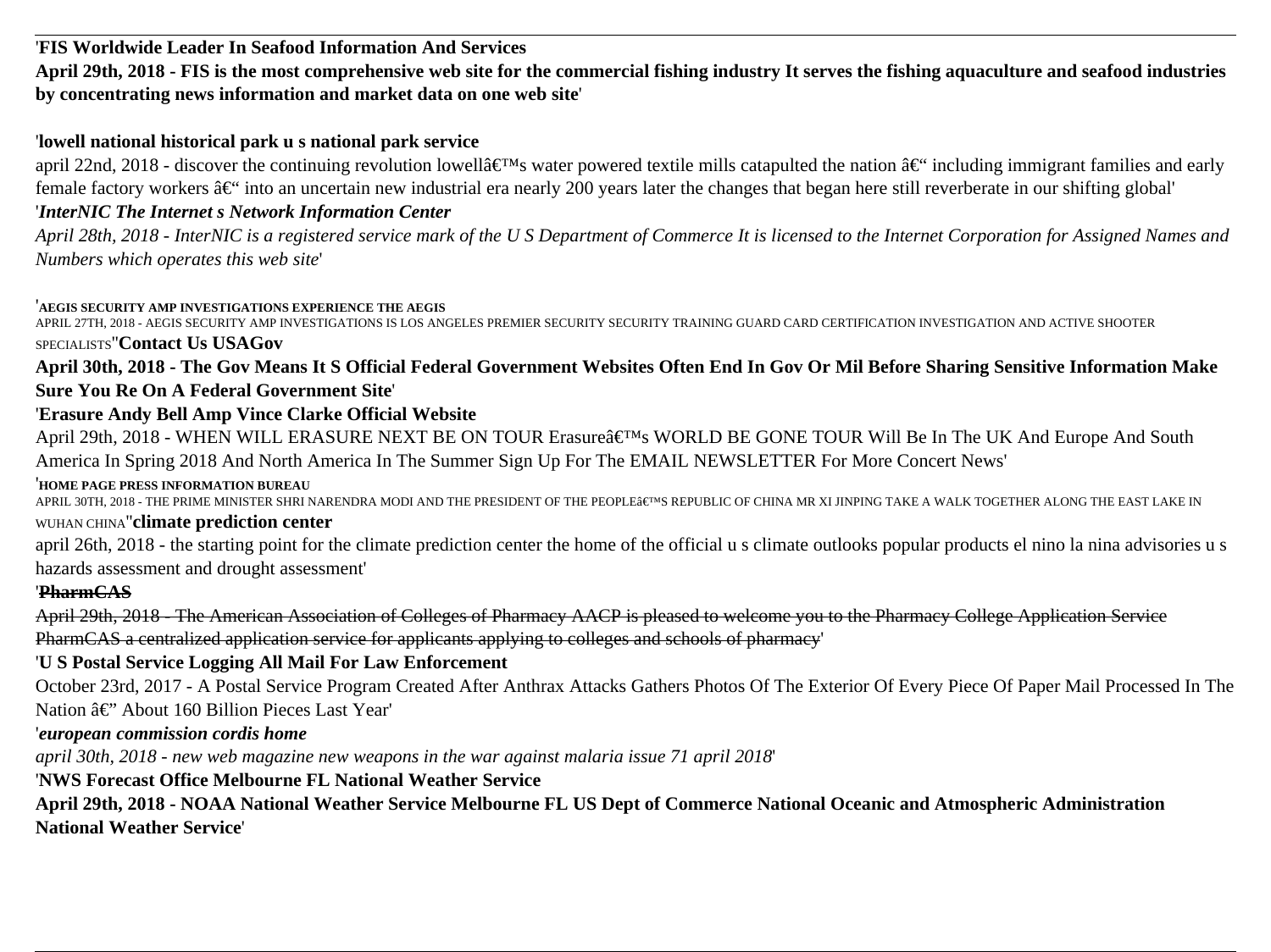#### '*Home Page Press Information Bureau*

*April 30th, 2018 - The Prime Minister Shri Narendra Modi and the President of the People's Republic of China Mr Xi Jinping take a walk together along the East Lake in Wuhan China*'

#### '**Prevent skin cancer amp sunburn this summer SunSmart**

April 30th, 2018 - The website of SunSmart Victoria the skin cancer control program of Cancer Council Victoria Promoting a balance between the benefits and harm of ultraviolet UV radiation exposure and links to vitamin D'

#### '**houston galveston tx national weather service**

april 30th, 2018 - noaa national weather service houston galveston tx effective on tuesday may 1st the noaa nws houston galveston weather forecast office will discontinue its current practice of issuing combined climate products for houston intercontinental airport iah and houston hobby airport hou''**Krug s Motor Coaches and School Bus Service**

**April 29th, 2018 - Krug s Offering the best in motor coach tours amp charters towing and school bus service 715 748 3194 800 472 2338 Medford Wisconsin**'

#### '**Tax Publications Home Comptroller Texas Gov**

December 31st, 2005 - Publications can be sorted by number or subject Subject Number Title 9 1 1 Emergency Communications 94 167 Texas 9 1 1 Emergency Service Fee and 9 1 1 Equalization Surcharge

#### '**Erasure Andy Bell amp Vince Clarke Official Website**

April 29th, 2018 - WHEN WILL ERASURE NEXT BE ON TOUR Erasure's WORLD BE GONE TOUR will be in the UK and Europe and South America in Spring 2018 and North America in the summer Sign up for the EMAIL

NEWSLETTER for more concert news'

#### '**Dominican Republic News amp Travel Information Service**

April 30th, 2018 - The Dominican Republic s most up to date source for news and travel information"<sub>Home Page Satellite Products and Services Division</sub>

April 27th, 2018 - The Satellite Products and Services Division of the National Environmental Satellite Data and Information Service NESDIS provides real time access to satellite data and products for the public and govern '**47 U S CODE § 230 LII LEGAL INFORMATION INSTITUTE**

OCTOBER 20TH, 1998 - THESE SERVICES OFFER USERS A GREAT DEGREE OF CONTROL OVER THE INFORMATION THAT THEY RECEIVE AS WELL AS THE POTENTIAL FOR EVEN GREATER CONTROL IN THE FUTURE AS TECHNOLOGY DEVELOPS''**u s scouting service project** april 29th, 2018 - u s scouting service project volunteer scouting website for volunteers with program information about cub scouts boy scouts venturing scout camps and more for scouts and scouters'

#### '**Prevent Skin Cancer Amp Sunburn This Summer SunSmart**

April 30th, 2018 - The Website Of SunSmart Victoria The Skin Cancer Control Program Of Cancer Council Victoria Promoting A Balance Between The Benefits And Harm Of Ultraviolet UV Radiation Exposure And Links To Vitamin D''*Servicecentre Co Service Centre Information Contact*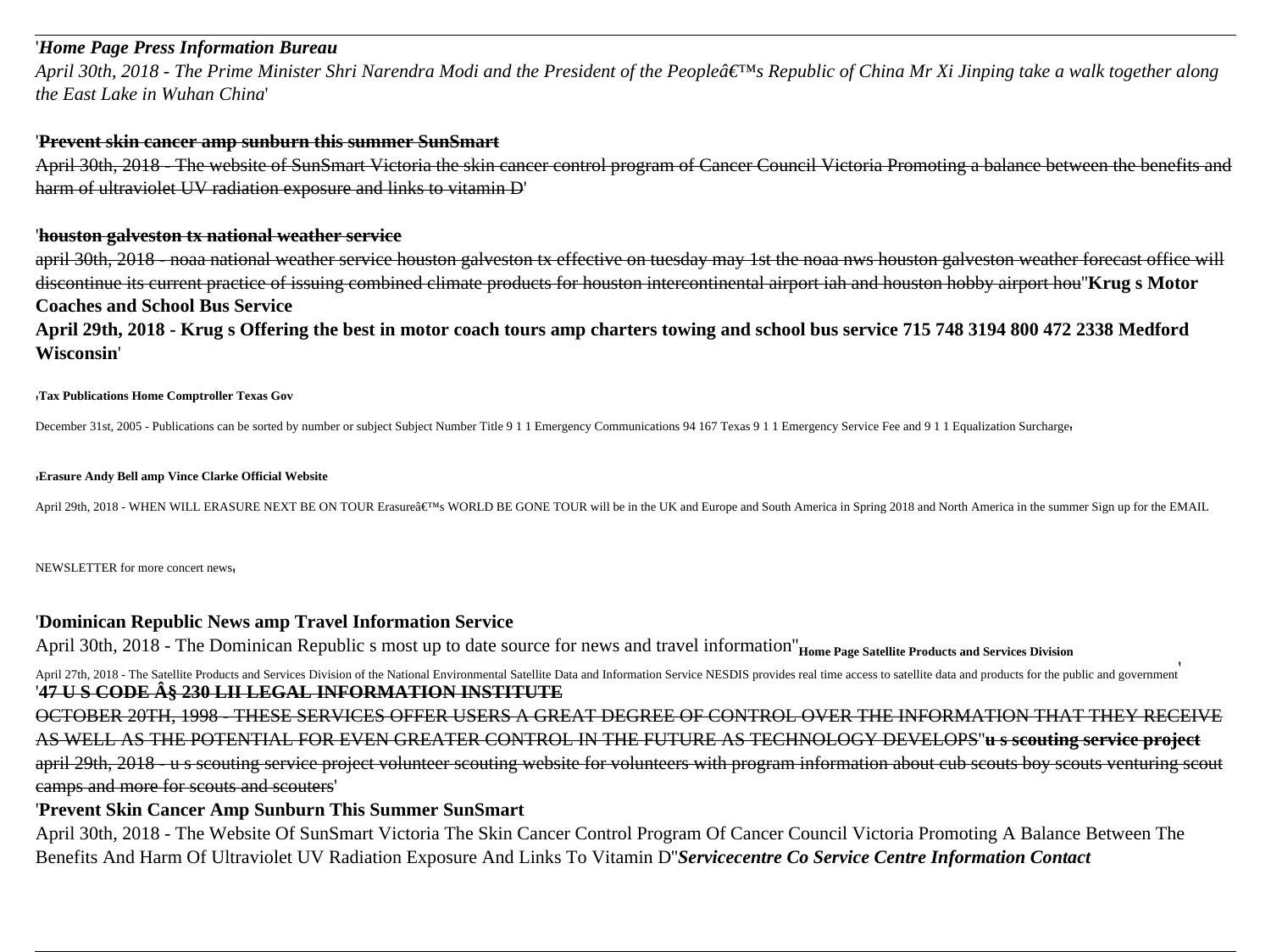*April 29th, 2018 - ServiceCentre Co Service Centre Center Contact Details Review Phone Number Timings Days Landmark Email Toll Free Customer Care Map*'

#### '**InterNIC The Internet s Network Information Center**

April 28th, 2018 - InterNIC is a registered service mark of the U S Department of Commerce It is licensed to the Internet Corporation for Assigned Names and Numbers which operates this web site''**U S SCOUTING SERVICE PROJECT**

APRIL 29TH, 2018 - U S SCOUTING SERVICE PROJECT VOLUNTEER SCOUTING WEBSITE FOR VOLUNTEERS WITH PROGRAM INFORMATION ABOUT CUB SCOUTS BOY SCOUTS VENTURING SCOUT CAMPS AND MORE FOR SCOUTS AND SCOUTERS'

#### '**Melissa Kaplan s Herp and Green Iguana Information Collection**

April 28th, 2018 - Extensive information on the captive care and behavior of green iguanas and other reptiles and amphibians by Melissa Kaplan author of Iguanas for Dummies

### '**Lowell National Historical Park U S National Park Service**

April 22nd, 2018 - Discover the Continuing Revolution Lowell $\hat{a} \in \mathbb{N}$ s water powered textile mills catapulted the nation  $\hat{a} \in \mathbb{N}$  including immigrant families and early female factory workers  $\hat{a} \in \hat{a}$  into an uncertain new industrial era Nearly 200 years later the changes that began here still reverberate in our shifting global' '**home page satellite products and services division**

**april 27th, 2018 - the satellite products and services division of the national environmental satellite data and information service nesdis provides real time access to satellite data and products for the public and government**''*TAX PUBLICATIONS HOME COMPTROLLER TEXAS GOV DECEMBER 31ST, 2005 - PUBLICATIONS CAN BE SORTED BY NUMBER OR SUBJECT SUBJECT NUMBER TITLE 9 1 1 EMERGENCY COMMUNICATIONS 94 167 TEXAS 9 1 1 EMERGENCY SERVICE FEE AND 9 1 1 EQUALIZATION SURCHARGE*'

### '*Houston Galveston TX National Weather Service*

*April 30th, 2018 - NOAA National Weather Service Houston Galveston TX Effective on Tuesday May 1st the NOAA NWS Houston Galveston Weather Forecast Office will discontinue its current practice of issuing combined climate products for Houston Intercontinental Airport IAH and Houston Hobby Airport HOU*'

#### '**Administrative Appeals Tribunal**

April 29th, 2018 - The Administrative Appeals Tribunal AAT Is A Body Which Provides Independent Review Of A Wide Range Of Administrative Decisions Made By Australian Government And Some Non Government Bodies Lt P

### Gt''*Information About Service Pack 2 For Windows Vista And For*

*April 30th, 2018 - This Article Will Be Updated With More Information About Windows Server 2008 Service Pack 2 SP2 And About Windows Vista SP2 When The Information Becomes Available*'

### '**Information About Service Pack 2 For Windows Vista And For**

April 30th, 2018 - This Article Will Be Updated With More Information About Windows Server 2008 Service Pack 2 SP2 And About Windows Vista SP2 When The Information Becomes Available''**Melissa Kaplan S Herp And Green Iguana Information Collection April 28th, 2018 - Extensive Information On The Captive Care And Behavior Of Green Iguanas And Other Reptiles And Amphibians By Melissa**

### **Kaplan Author Of Iguanas For Dummies**'